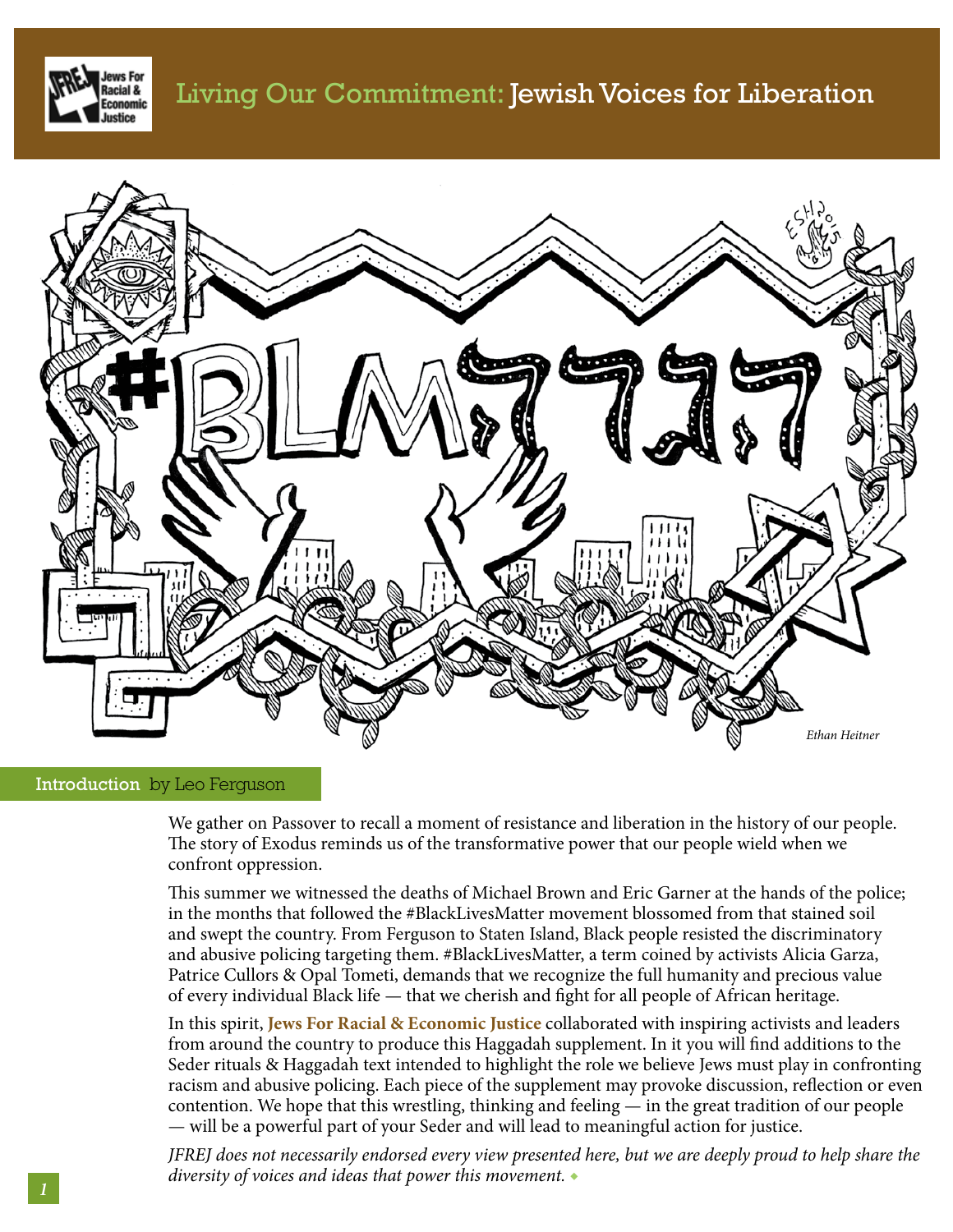# On Reclining by Yehudah Webster & Leo Ferguson

*When drinking the four cups and eating the matzah, we lean on our left side to accentuate the fact that we are free people. In ancient times only free people had the luxury of reclining while eating.* **We ask that this year you consider what it means to recline when so many are not yet free from oppression.**  This is not a simple question, and so there is no simple answer. In solidarity, you may choose not to recline. Or perhaps we can rest tonight in order to let go of the weight of our fears — our fear of others; of being visible as Jews; of committing to work outside of what is familiar and comfortable so that we may lean into struggle tomorrow. ◆

## Karpas by Yehudah Webster

A small piece of onion, parsley, or boiled potato is dipped into saltwater and eaten (after reciting the blessing over vegetables). Dipping the karpas is a sign of luxury and freedom. The saltwater represents the tears of our ancestors in Mitzrayim. **This year may it also represent tears of Black parents and families mourning the loss of their Black youth at the hands of police brutality.** ◆

## Some Information About Discriminatory & Abusive Policing

Here in New York City, "Broken Windows" policing disproportionately targets poor communities of color for low-level offenses. Being arrested or "summonsed" for even minor violations such as riding a bicycle on the sidewalk can have extreme consequences such as loss of scholarships and financial aid, being evicted from public housing, or being fired for missing a day of work. There are other types of abusive policing in NYC such as the broad-based, and unconstitutional surveillance of Muslims. In Ferguson, the U.S. Department of Justice investigation of the local police force discovered what residents already knew — sweeping Civil Rights violations and pervasive racial bias among police. Equally corrosive and abusive police cultures and policies exist in departments across the nation.

#### **In New York City**

- · Between January 2004 and June 2012 the police stopped, questioned or frisked 4.4 million people. 94% of these stops uncovered no crime at all. (NY Times; NYCLU)
- · Black & Latino New Yorkers made up almost 9 out of 10 stops. (NYCLU)
- · In 2011, stops of young black men (ages 14–24) outnumbered the entire population of young black men in New York City. (NYCLU)
- · The police patrol our public schools, where Black & Latino children make up 95% of those arrested. (NYCLU)

#### **In Ferguson, MO, the U.S. Department of Justice found that:**

- · African Americans experience disparate impact in nearly every aspect of Ferguson's law enforcement system.
- · Despite making up 67% of the population, African Americans accounted for 85% of traffic stops, 90% of citations, and 93% of arrests from 2012 to 2014.
- · African Americans have force used against them at disproportionately high rates, accounting for 88% of all cases from 2010 to August 2014 in which an FPD officer reported using force.

#### **Nationally, police violence and the over-incarceration of people of color resembles a "New Jim Crow."**

- · Blacks are only 12 percent of the population and 13 percent of drug users, but they constituted almost a third of those arrested in 2010. (CRF)
- · An African American male born in 2001 had a 32% chance of going to jail in his lifetime, while a Latino male has a 17% chance, and a white male only 6%. (U.S. Bureau of Justice Statistics)
- · In the first 6 months of 2012 a Black person was killed by the police or other authorities every 36 hours. (MXGM)
- · 46% had no weapon at all at the time. (MXGM)

*How can we say that Black & Brown lives matter when we treat them so carelessly? Imprison, kill and humiliate them with such reckless abandon? As Jews we know what it feels like to be treated like this. This Passover, what will you commit to so that no one else has to experience this kind of discrimination?*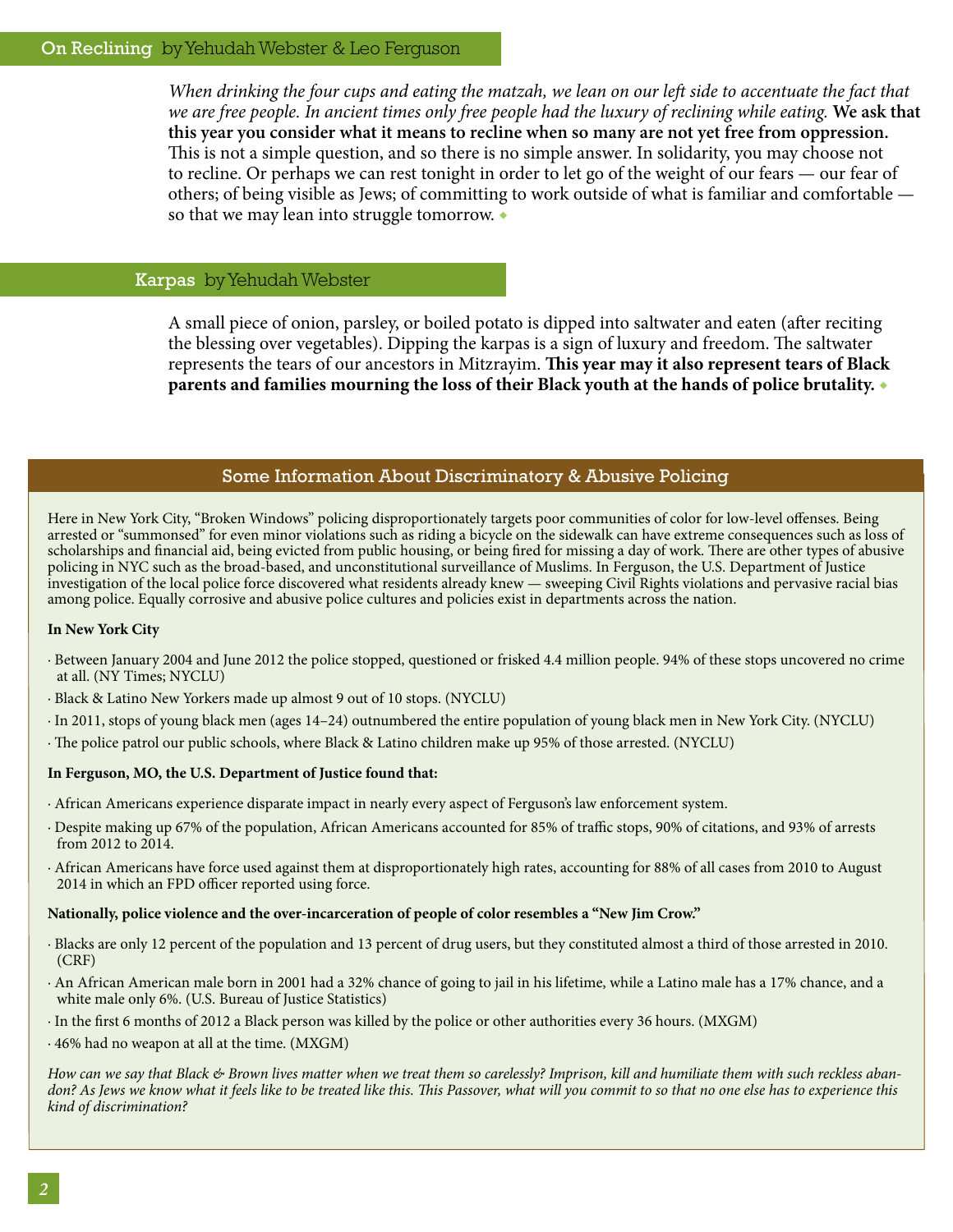*"Why on this night when we remember the oppression and resistance of Jews should we also think about the lives of people of color?"* **Because many Jews are people of color. Because racism is a Jewish issue. Because our liberation is connected.** 

White Ashkenazi Jews have a rich history but are only a part of the Jewish story. Mizrahi & Sephardi Jews; Yemeni Jews; Ethiopian Jews; Jews who trace their heritage to the Dominican Republic, to Cuba & Mexico; to Guyana & Trinidad; descendants of enslaved Africans whose ancestors converted or whose parents intermarried.

Jews of color are diverse, multihued and proud of it — proud of our Jewishness and proud of our Blackness. But though our lives are joyous and full, racism forces us down a narrow, treacherous path. On the one hand we experience the same oppression that afflicts all people of color in America racism targets us, our family members, and our friends. On the other hand, the very community that we would turn to for belonging and solidarity — our Jewish community — often doesn't acknowledge our experience.

Jews of color cannot choose to ignore the experiences of people of color everywhere, anymore than we would ignore our Jewishness. We must fully inhabit both communities and we need all Jews to stand with us, forcefully and actively opposing racism and police violence.

But in order to do so, we must pare our past trauma from our present truth: our history of oppression leaves many of us hyper-vigilant and overly preoccupied with safety. As Jews we share a history that is overburdened with tales of violent oppression. Though different Jewish communities have varying experiences, none of us have escaped painful legacies of persecution, including genocide. This past is real, and part of why we gather today is to remember it. *But the past is past.* However seductive harsh policing, surveillance and incarceration may be in the short term, it will never serve us in the end. Not when those tactics brutalize other communities, humiliating and incarcerating our neighbors and perpetuate a status quo that leaves low-income communities of color on the other side of a sea of fear — still trapped; still stranded. The only real way out of the Mitzrayim of our fears is solidarity. Only by forging deep connections and sharing struggle with other communities will we creating the lasting allies who will walk with us into the promised land of our collective liberation. That is true Jewish freedom — true and lasting safety.

# *They cried to Moses, "What have you done to us, taking us out of Egypt ... it is better to serve the Egyptians than to die in the wilderness" (14:11-12).*

When Moses led the Jews out of Egypt, it was a moment of great risk and great change. As the passage above shows us, though life under Pharaoh was cruel and crushing, it was also familiar — a known fear. After a century of servitude, freedom. What changed? It was the Jewish people daring to imagine for themselves something greater. Daring to take great risks and face great fears to find liberation. This willingness to stand up for justice is a strength we have found again and again. When the oppression of economic exploitation demanded it, our grandparents found it in the labor movement; when the civil rights movement demanded it, our parents travelled to the South to register voters. Now this moment demands again that we take risks for justice.

What our neighbors in communities of color are asking — what the Jews of color in our own communities need from their fellow Jews — is that we push past the comfortable and move to action. In the streets, in our synagogues and homes, with our voices, our bodies, our money and resources, with our imaginations. In doing so we must center the voices and the leadership of Jews of color and other communities of color, while forming deep partnerships and long-term commitments to fight for lasting change.

Passover is a time of remembrance but also one of renewal — of looking ahead toward the spring and new growth that will sustain us through the seasons to come. Once we spent spring in the desert. It was harsh and difficult but from that journey grew a people who have endured for centuries. What would happen if we took that journey again, not alone in the wilderness but surrounded by friends and allies, leaving no one behind? ◆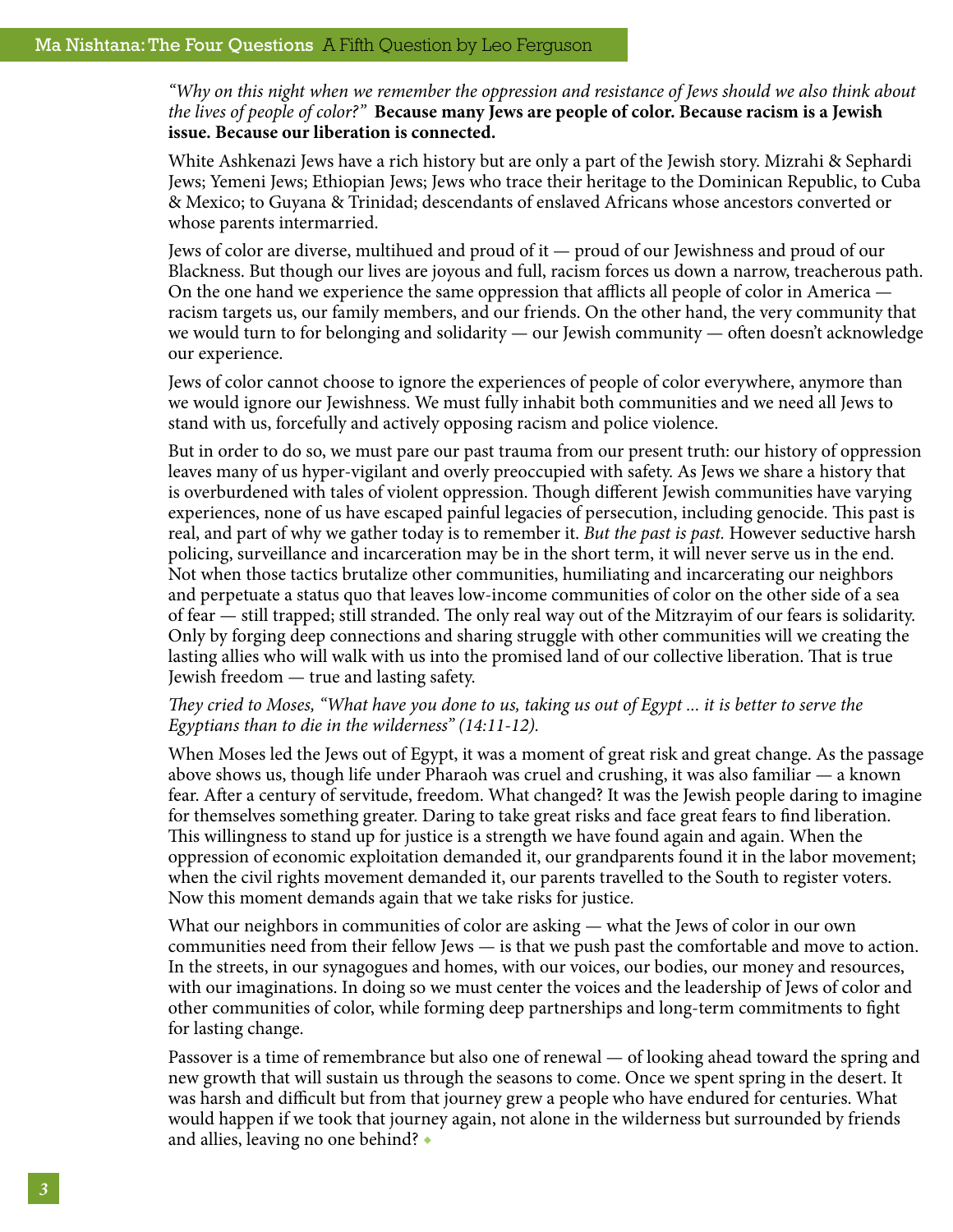*Go Down Moses is a Negro Spiritual, originally sung by enslaved Africans in the American South. It describes the Exodus story and so it has become common for Jews to sing it during the Seder. As we use the beautiful songs of Black people to enrich our Jewish traditions, Evan Traylor asks you to reflect on what it means to sing a song of freedom when so many are not free.*

On this Passover, as we remind ourselves of the preciousness of freedom, let us be reminded that we are not all free. Black people in the United States continue to suffer from oppression. And while Black people are not physically enslaved as during the dark part of our nation's history, they still suffer from education inequality, mass incarceration, police brutality, and other forms of both blatant and subtle racism.

#### **Do we all truly know that Black lives matter?**

Just as during the Exodus story, may all of us have the leadership of Moses, the spirit of Miriam, and the undying courage of Nachshon to stand with Black people and ensure that everyone knows and believes that Black lives matter. Just as the Israelites did not turn back from the Red Sea, we must not turn back from the enormous challenges that are wounding and killing Black people in the United States. Mirroring the Israelites crossing the Red Sea with danger at their backs, we too must join hands, face the challenges, and overcome. **Through faith and fellowship, we shall overcome.** ◆

# The Cup of Elijah Why Black Lives Matter to a People for Whom G-d Promised a Holy Place By Graie Barasch-Hagans

*As we open the door for the Prophet Elijah, Graie Barasch-Hagans asks us to love and support the stranger, the beggar and the familial in our struggle for collective liberation, and to recognize that these three peoples are often one and the same.* 

As Jews we come together in our most vulnerable moments. We come as community to support our mourners in our synagogues and in our homes. As Black folks we have come to the street, to the courthouse, to the town square to demand justice.

Our demands for justice are a communal act to love and support one another. A communal act to remember those who have been taken from us.

We have no kaddish, no framework of remembrance. We have hashtags, freedom songs, and protest chants.

When we say Black Lives Matter we are calling for the recognition of G-d in us all. We are calling for our skin to be recognized as the skin of family, our tears to be recognized as the tears of mothers, of fathers, of lovers, the tears of G-d.

As Jews we know that we are loved by a G-d that calls us to love our neighbors as we love the stranger. To love G-d as we love the least among us. To pursue justice as we pursue the fulfillment of all commandments. We know that we are people because G-d so chose us through our suffering to be the carriers of the burden.

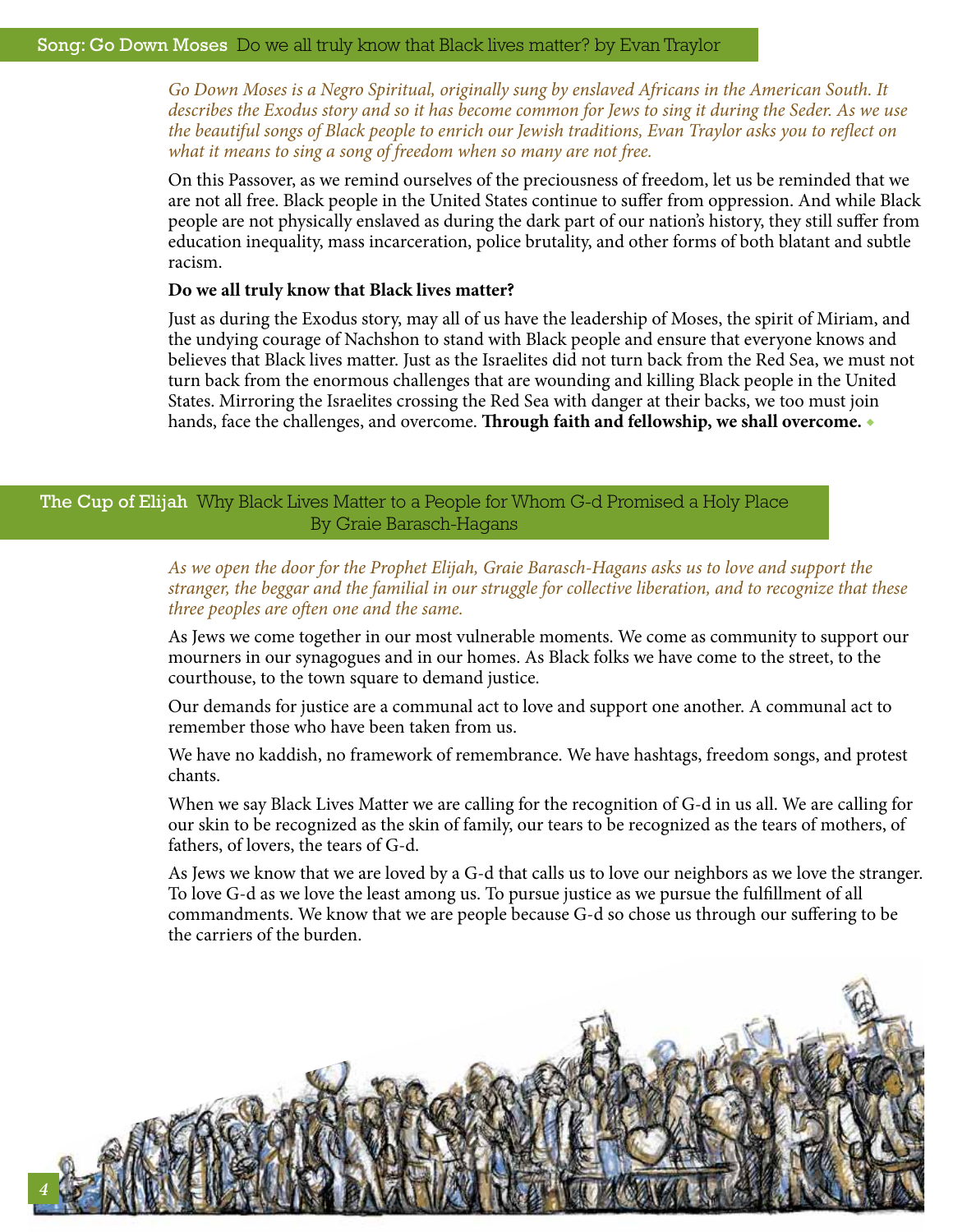We are a people centered in loss and justice.

We are a people who know that there is a better world and that it our responsibility, our duty to love and support one another. The stranger, the beggar, and the familial.

For those of us who live our lives through Blackness we cannot separate our duty as Jews from our fears of being strange in a land that though of our birth still does not recognize us fully as present. As Jews who cannot separate from our Blackness we inhabit spaces of silent loss. We struggle to rise as mourners in spaces that call for us to remember our time as slaves in Egypt. To remember that we are not safe as Jews. That are inhabited by the call "Never Again."

For we are the descendants of slaves with no great escape story. No great memorial to our suffering. No great G-d to intervene on our behalf, to choose us, to form us as a people. And yet for many of us who inhabit both Blackness and Jewishness we feel the deep divide, as the parting of the seas. For if our images of our great escape maintain the dichotomy of light versus dark would the sea fall in on us? Would we be cast aside, swept away in the great tide? Would we be held tight and carried with as much as care as the bread we did not have time to rise? As so many with faces with skin so similar to mine remain in bondage, in isolation, removed from a people still struggling will we return to the voice of "we" in our demand to Let my people go? ◆

## Maggid Dayenu by KB Frazier

*Singing Dayenu is a 1000-year old Passover tradition. The 15-stanza poem thanks G-d for 15 blessings bestowed upon the Jews in the Exodus. Had G-d only parted the seas for us, "It would have been enough" we say for each miracle or divine act, thus humbly appreciating the immensity of the gifts. KB Frazier's reworking of the poem addresses us, rather than G-d. It calls us to greater action for justice, saying "lo dayenu" (it would not have been enough) in recognition of the work still unfinished.*

- 1. If we had sparked a human rights revolution that would unite people all over the world and not followed our present day Nachshons as they help us part the sea of white supremacy and institutional racism — Lo Dayenu
- 2. If we had followed Nachshons like the youth leaders in Ferguson and not heeded the words they spoke from Black Liberation Leader Assata Shakur: *It is our duty to fight for our freedom. It is our duty to win. We must love and support each other. We have nothing to lose but our chains* — Lo Dayenu

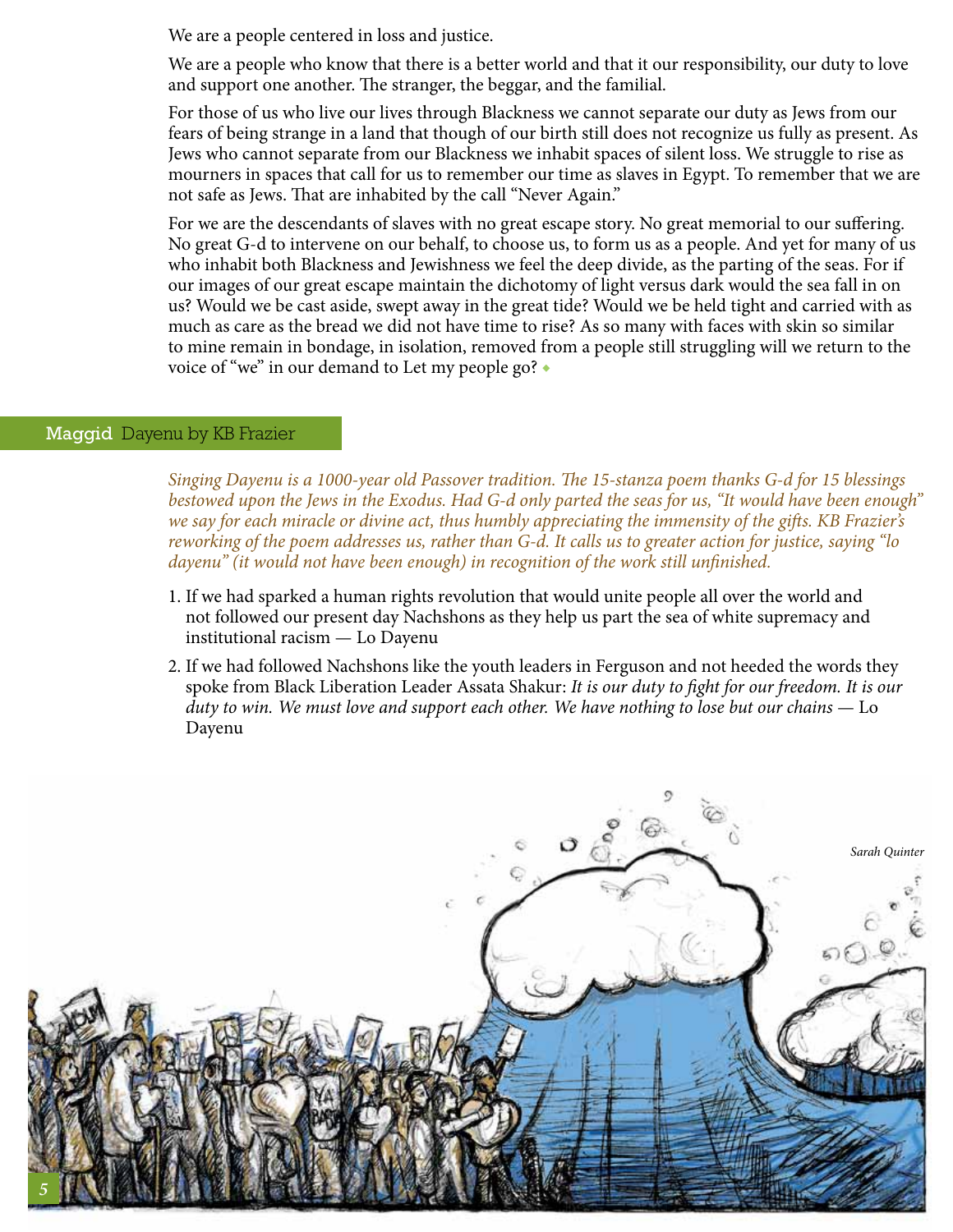- 3. If we had learned and chanted the words from Assata Shakur and not protested violence by militarized police — Lo Dayenu
- 4. If we had protested police use of tear gas, rubber bullets, pepper spray and rifles pointed at protesters and forgotten that we are all *b'tselem elohim,* created in G-d's image — Lo Dayenu
- 5. If we had remembered that we are all created in G-d's image and not affirmed Black Lives Matter Lo Dayenu
- 6. If we had chanted and cried out that Black Lives Matter and not remembered Rekia Boyd, Alyanna Jones, Shantel Davis, Yvette Smith and Tyisha Miller, Black women and girls also killed by police — Lo Dayenu
- 7. If we had marched for those killed, chanting *Hands up Don't shoot* and not recalled the words of Eicha: *Lift of thy hands toward Hashem for the life of the thy young children, that faint for hunger at the head of every street.* — Lo Dayenu
- 8. If we had recalled the words of Eicha and not called to attention the school to prison pipeline and the mass incarceration of Black and brown people — Lo Dayenu
- 9. If we had called attention to the "new Jim Crow" system and did not truly *sh'ma* (listen) Lo Dayenu
- 10. If we had truly listened to the stories, pain and triumphs of our brothers and sisters of color without feeling the need to correct, erase or discredit them and did not recognize the Pharaohs of this generation — Lo Dayenu
- 11. If we had worked to dismantle the reigns of today's Pharoahs and had not joined the new civil rights movement — Lo Dayenu
- 12. If we had marched, chanted, listened, learned and engaged in this new civil rights movement and not realized that this story is our story, including our people and requiring our full participation — Lo Dayenu
- 13. If we had concluded that our work is not done, that the story is still being written,that now is still the moment to be involved and that we haven't yet brought our gifts and talents to the Black Lives Matter movement — Lo Dayenu

*While this is not the first instance of state violence against Black people or the first human rights movement, it is indeed OUR time to step up and make a difference. We must work together to progress from Lo Dayenu to Dayenu in the coming years. Ken Yehi Ratzon.* ◆

After the Maggid When We Imagine Ourselves Allies by Sarah Barasch-Hagans and Graie Barasch-Hagans

> *Having now told the story of Jews' Exodus from Mitzrayim we have come to know Miriam, Moses, Pharaoh, Tzipporah and the role each of them played. Sarah Barasch-Hagans & Graie Barasch-Hagans use these roles to help us understand our roles in the fight against oppression — when we are strong allies and when we still struggle to be our best selves.*

#### *Author Note:*

In most discussions of racial justice, interracial families are often made completely invisible. This is *ironic, as these families constantly deal in a microcosm with the larger issues of white supremacy and thus have much to teach us. This piece began as a way of addressing the complexities of oppression within interracial families and pushing against how abstract and disconnected most conceptions of "allyship" can feel for white members of interracial families. The language of fighting for family may make more sense for everyone to acknowledge the experiences of an interracial family unit and of a larger multiracial human family.* 

*The Exodus story is filled with allies and oppressors, with many of the characters inhabited both roles at different points. The Exodus story, and particularly the story of wandering afterwards, is populated by family members wrestling with what it means to be allied with each other. Since our current struggles can feel like we too are in a desert, let us pause in the desert this Passover to listen for justice, just as the*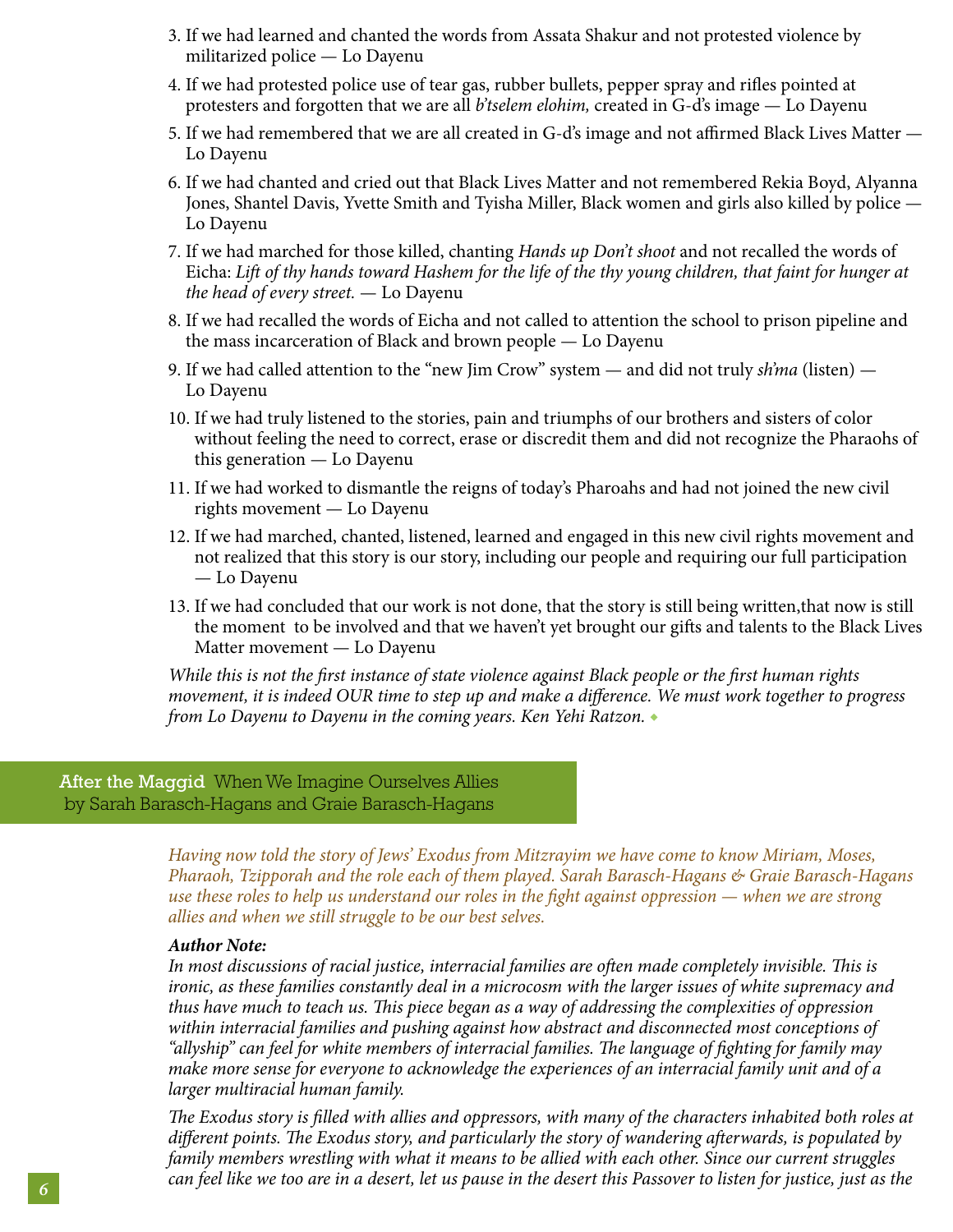*Midrash tells us that entire Jewish family did at Sinai. If everywhere is a desert then the sand we stand is always shifting, and so is our relationship to each other. Let us take a moment to imagine ourselves thus...*

# **Sometimes we are Bat Pharaoh…**

...Pharaoh's daughter, choosing "compassion"1 without hesitation, pulling the baby out of the river and giving him a home. But when we pull him from the river, he is taken from his people and forced to pretend to be someone else in order to survive. And we know that he is family and **we love him as our son, but we ask impossible things of him.** We ask him to pass for Egyptian, we cut him off from his heritage in the hopes of keeping him safe. We do not recognize the futility, that safety is always an illusion. We do not use our proximity to power to try to change the situation for other babies like him. We can sleep at night because **we tell ourselves we are good people living in a cruel system,** but we do not admit that we could change things if only we would convince our synagogue to support the protests, or to at least stop hiring police officers to protect High Holiday services without questioning whether they make all of our community feel safe.

# **Sometimes we are Moses…**

...conditionally white with Cossack eyes and a quick sunburn, passing but keeping a suitcase by the door just in case. Feeling mostly safe in the palace walls, guilty but not knowing why, until one day everything changes. Until one day we see the Egyptian striking the Israelite and know he is hurting our family—**and this time we do not run away**. We know that Moses killed the taskmaster, but we do not do not strike anyone, knowing that violence will not lead to greater justice for our families because violence by those of us who 'pass' would be met with greater violence and retaliation against those who cannot hide behind conditional whiteness. So sometimes we are standing next to our our Black husband at the protest, and we are both chanting peacefully but the policeman strikes him and all we can do is choose not to run away, to stand firmly with our hands raised so that we both get hit. **Because family means if you hit him then you hit me.**

# **Sometimes we are Miriam…**

...hoping our brother Moses survives the river, knowing danger and feeling unsafe in our Jewish skin, knowing what it means to be hated because of who we are. And then we are Miriam who, given time, a few chapters later mocks Moses' Black wife Tzipporah.2 **She confounds us because she is us,** Ashkenazim with conditional whiteness and generations distanced from legal discrimination, not seeing the contradictions in our own character. We are white-skinned Jews celebrating Fifty Years of Freedom Summer and putting on commemorative panels but escorting out anyone who yells #BlackLivesMatter. Or, acknowledging Tzipporah but refusing to defend her interracial, interfaith family when Jewish talking heads warn that families like hers are the end of Judaism. **We are descendants of slaves who do not yell back** that Moses had a Black wife and Black children and that #BlackLivesMatter to our people whether or not we acknowledge it.

# **Sometimes we are Tzipporah…**

…fully capable of defending ourselves but **in need of a few more allies.** Ready to be an ally when it means leaving our family, circumcising our children, and wandering in the desert for decades. And some of us are still Tzipporah. Marveling at how quickly you forget this when our children are killed by the police. Wondering if you will claim us as family when the news paints our children as deserving of their deaths. We wonder why we stand in community to say Kaddish for those we've lost and stand on street corners shouting for justice for those who have been stolen from us. **We wonder why our many parts cannot become whole and why our children cannot be a blessing.** Picking up a sign because we have no choice, hoping to see you at the protests even though you do.

## **Sometimes something miraculous happens…**

…an event out of time, an act of God who comes with a mighty hand and an outstretched arm and leads us out of Egypt. And in the desert we become a people, shedding the divisions and mentality of slavery so that we become whole–none of us palace people, all of us desert people. **Wandering together towards wholeness.** So that Miriam, a prophet who is human, can choose to change. When she is struck with illness as punishment for her slander of Tzipporah, she can heal and choose new words. And her healing prayer spoken by her brother Moses-*El Na Refa Na La*-becomes liturgy that

<sup>1&</sup>lt;br>2 Exodus 2:6<br>Numbers 1 Numbers 12:1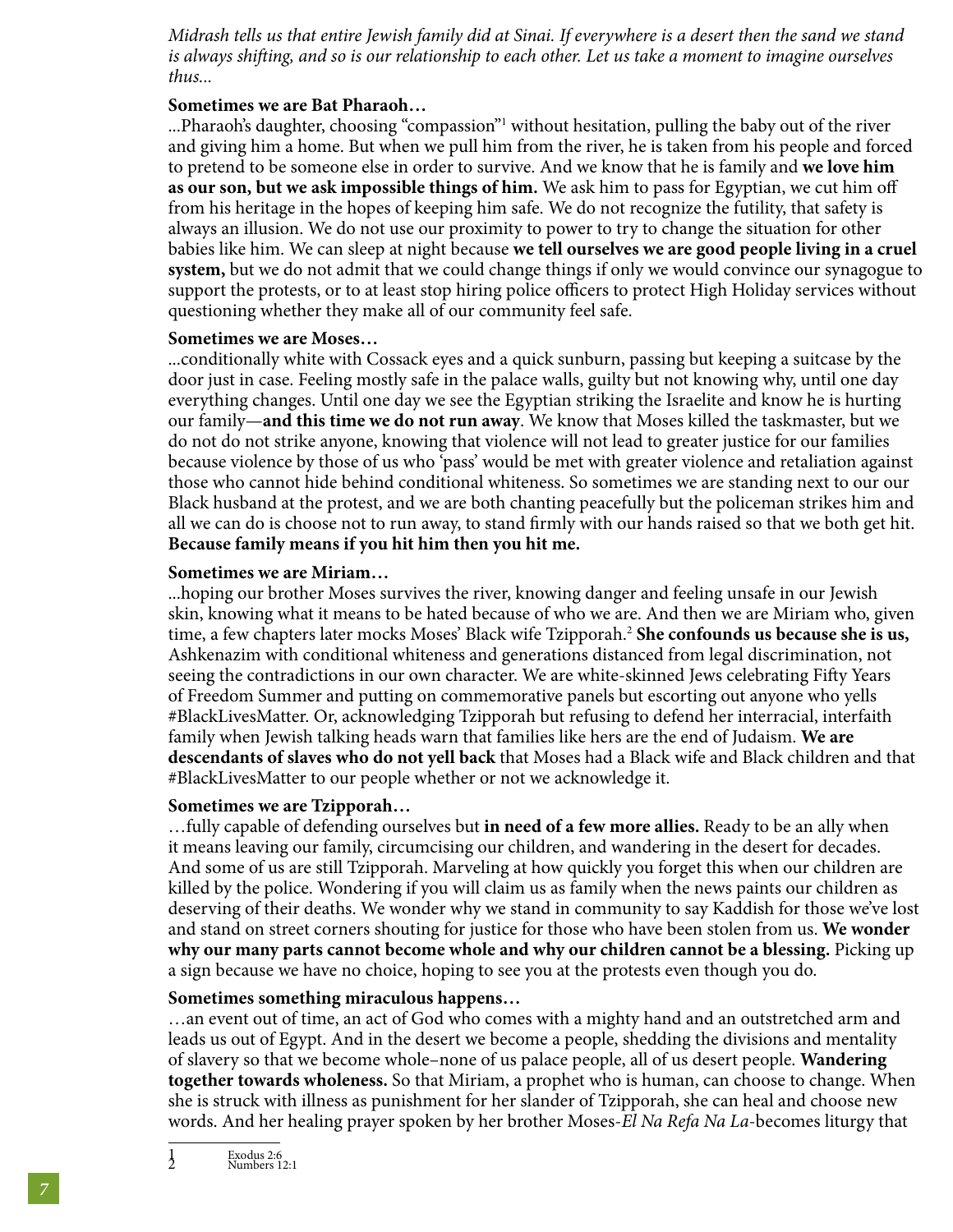

*Raul Ayala*

can inspire us to overcome the disease of our own racism. We can choose to challenge the narrative, write an editorial or interrupt a General Assembly, **tell the pundits that we have always been an** *Erev Rav, a mixed multitude 1* and if you do not embrace all of our family, then you cannot love any of us. We can choose to pick up our sign and join them in the street, to face the tear gas and the rubber bullets because they are killing our family.

#### **Sometimes, we are all in the street, and the street becomes Sinai…**

...but only if everyone shows up, Moses and Miriam and Bat Pharaoh and Tzipporah and all the rest, wrestling with the commandments and trying to hear God. Maybe we are Tzipporah and Bat Pharaoh meeting at a Mother's March. And maybe we talk about being there because **we are both mothers and Mike Brown could have been our son.** Or maybe we talk about having ensured the survival of the Jewish people, yet isn't it ironic that now our community will not march for anyone that looks like us? Or maybe we have nothing to talk about, but **a look passes between us and God is there.** 

*And maybe our imagining their conversation is a holy act that we desperately need. Because sometimes, if we imagine the rally as Sinai then we listen for God, and when we do we get one step further through the desert and one step closer to redemption.* ◆

1 Exodus 12:38